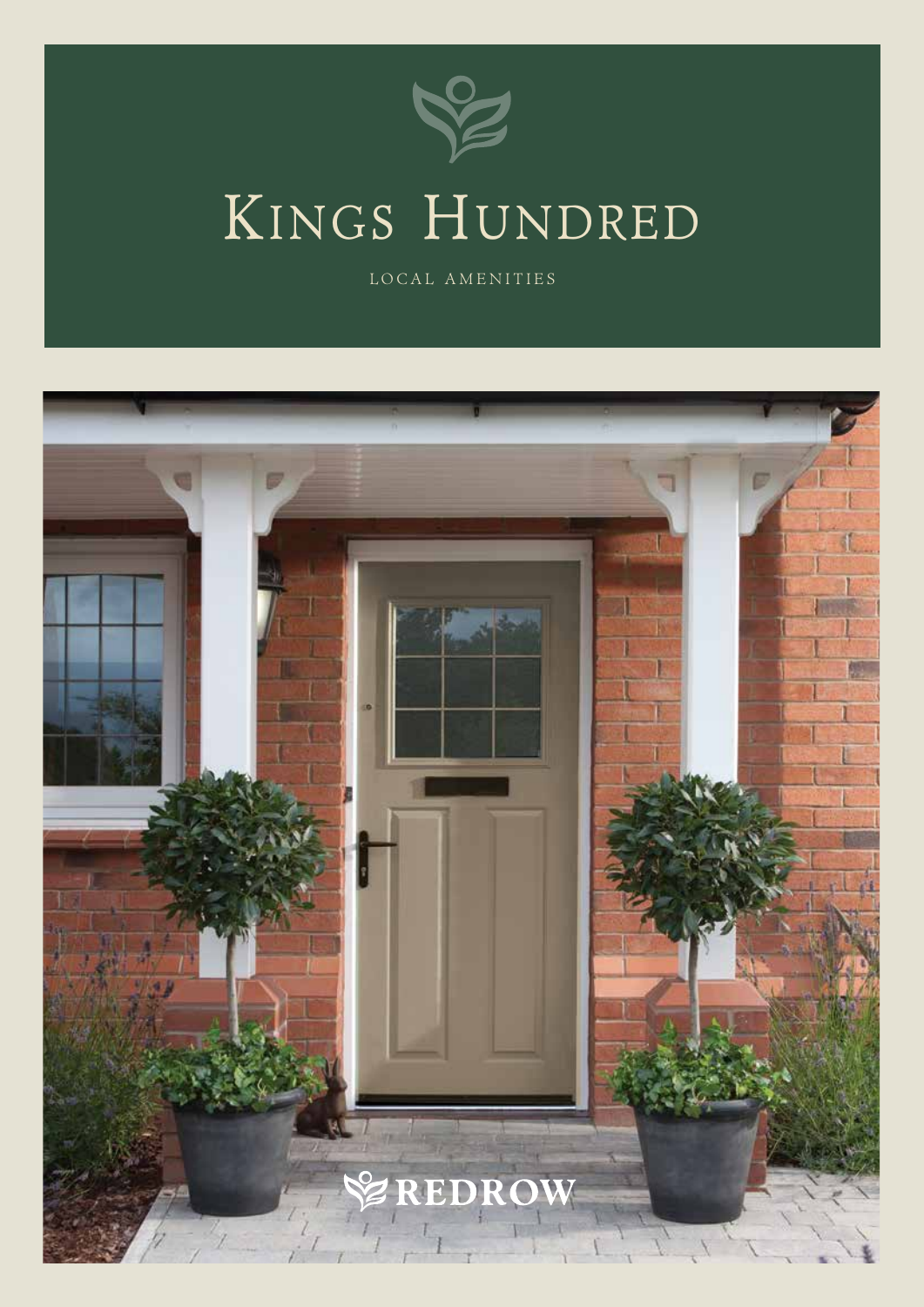#### TRANSPORT

Bisley lies on the A322 between the M3 and Guildford, with the motorway just 3 ½ miles to the north and Guildford just 7 ½ miles to the south. Reading is 20 miles, Farnborough is 10 miles, and the centre of London is just 35 miles away. Heathrow Airport is just 17 miles and Gatwick Airport is 32 miles away.

Trains from nearby Brookwood Station will speed you in to the capital in just 36 minutes, with regular rush hour services to London Waterloo. There are also regular trains to Farnborough, taking around 7 minutes. The station is well equipped for commuters, with almost 400 car parking spaces as well as storage for over 200 bicycles.

#### LEISURE

Golfers will be spoiled for choice with so many challenging rounds within a short drive, including Chobham, Westhill, Woking and Worplesdon golf courses. Alternatively, if you prefer shots of a different kind, you'll find the National Shooting Centre at Bisley Camp, Brookwood, with numerous shooting clubs you can join. The shooting centre probably being Bisleys 'claim to fame' and the inspiration behind the development's name.

Nearby Woking town centre boasts a popular arts venue in The Ambassadors, which houses two theatres, the New Victoria and the Rhoda McGraw, along with a six screen, independent cinema whilst slightly further afield, Guildford boasts the Yvonne Arnaud Theatre that presents a series of locally produced and national touring productions, including opera, ballet and pantomime.

Both Woking Leisure Centre offers a wide range of facilities, sports courts and swimming pool and Guildford Spectrum has the addition of a Olympic size ice rink, ten pin bowling and 4 swimming pools including the leisure pool where your family can enjoy flumes, bubble beds, a tyre ride and wave machine.

#### DINING

Nearby Knaphill has an impressive selection of local restaurants, including La Bella Amalfi (Italian), The Garibaldi (pub grub), Forbidden City (Chinese) and Shimla Spice (Indian). There are also a number of excellent gastro pubs in the area, including the Hen & Chickens, The Nags Head and the Crickets Inn, along with the Inn at West End.

Woking town centre has an even larger selection of high class eateries, with Café Class (Italian), Bulgogi (Korean) and London House (European), all highly recommended.

#### EDUCATION

There is a choice of primary schools for Kings Hundred residents, with Bisley Church of England Primary (rated Good by OFSTED), Knaphill Lower School (rated Outstanding) and St Hugh of Lincoln Catholic Primary all close by. Bisley also boasts a popular nursery and a Montessori nursery can be found in nearby Knaphill.

Older children have a choice of secondary schools in Woking, including The Winston Churchill School, which is a specialist sports college, Woking High School, and the impressive Gordon's School, which is one of Britain's most academically successful state schools.

#### AMENITIES

There is a Sainsbury's local in Bisley and a larger Sainsbury's store in nearby Knaphill, along with Waitrose and Morrisons supermarkets in Woking town centre.

Doctors can be found at Chobham and West End Medical Practice (Sat Nav GU24 9LU, call 01483 481323) with dentists available at Oasis Dental Care (Sat Nav GU21 2QH, call 01483 475 822).

#### SHOPPING

Woking has an excellent range of shopping, with its two major retail areas, Peacocks Shopping Centre and Wolsey Place now connected by Market Walk, which has a number of fascinating fixed stalls to browse around. You'll find all your favourite High Street names in town, along with a traditional farmers' market every third Thursday and selected Saturdays throughout the year. Head to Guildford for a range of top end high street shops and independent boutiques on the pedestrianised cobbled Georgian high street.

Of course, with London just over half an hour away, a shopping trip to Oxford Street or Bond Street is easily achievable in an afternoon.

Kings Hundred, Bisley is a Redrow community situated in idyllic English countryside within the much sought after area of Surrey Heath. Kings Hundred is a superb place to call home, with Woking and Guildford just a few miles away and London a 35 minute journey from nearby Brookwood Station.

Bisley brings you the best of both worlds, with plenty of open spaces and greenery, yet all the facilities of the town within easy reach, as well as all of the opportunities and attractions of the nearby town. Making it the perfect place for our Heritage Collection homes, with traditional Arts and Crafts inspired architecture and family friendly modern interiors.

### Stepping into The Heritage Collection at Kings Hundred is truly like

# COMING HOME